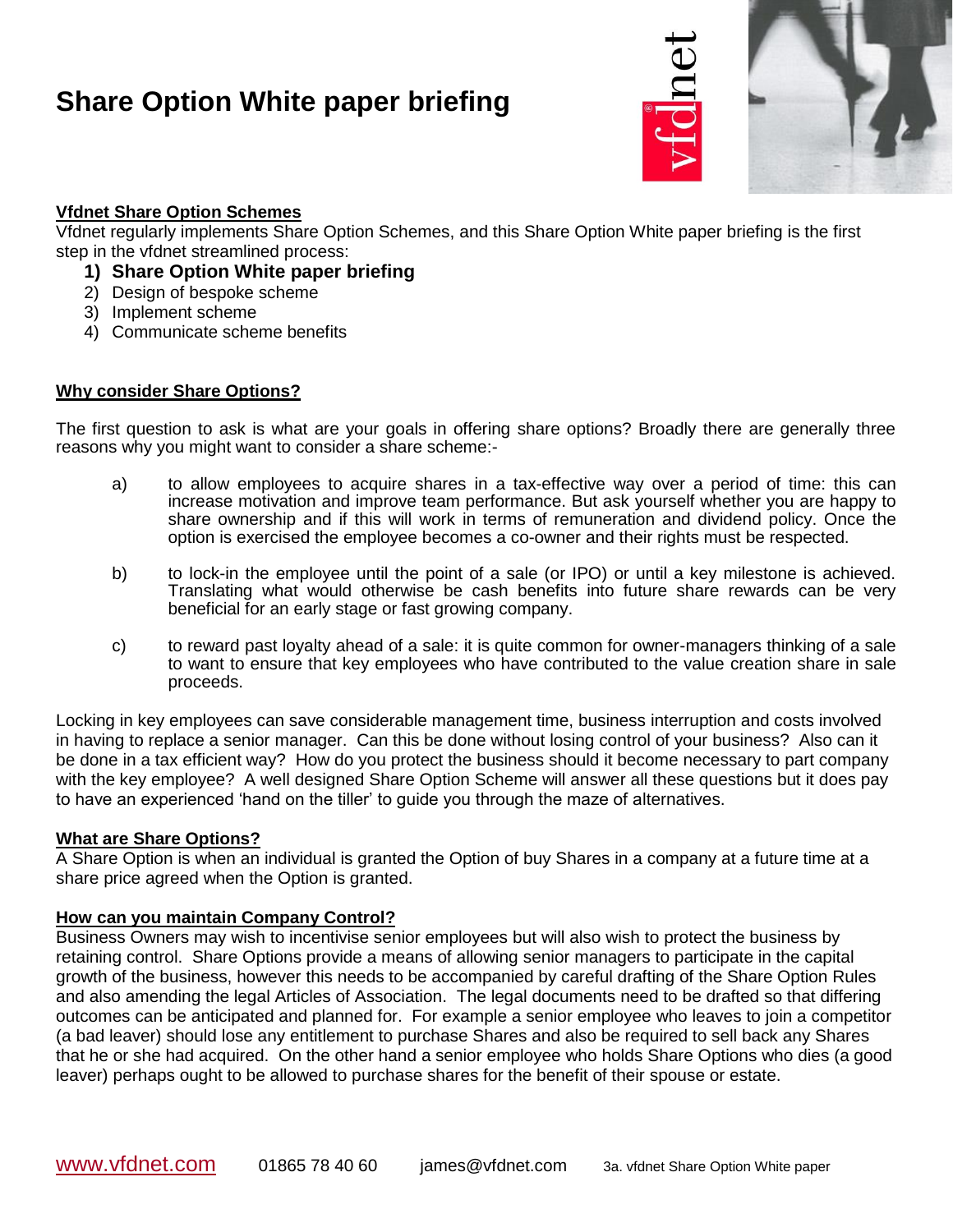

In addition careful legal drafting is required to protect the business owner's interests in a business sale situation, so that should the main shareholder chose to sell any smaller employee shareholders or option holders are required to sell (so called Drag Along provisions).

### **How flexible are Share Option Schemes?**

Share Option schemes can be very flexible in how they are developed, which provides benefits in being able to more closely match the objectives of the business owner. However this can present more confusion and complexity at the outset, hence using an experienced guide should Fastrack this process.

In designing the right Share Option scheme for your company you will need to address several questions:

- 1. **Objectives**: What are the objectives of the Share Option Scheme? Are they to lock in senior employees until the business owners sell the business? Or is it to provide the senior employees with loyalty bonuses after long service? Alternatively it is to provide employees with the chance to invest in the equity of the business?
- 2. **Participants**: Who will be invited to enter into the Share Option Scheme? How much equity do you wish allow them to purchase? It makes sense to do some approximate business valuation calculations to evaluate the amount and impact of the options on the motivation of senior employees.
- 3. **Entitlement**: How will senior employees become entitled to purchase Shares? Will there be a qualifying service period? Alternatively would you wish to apply performance criteria to the Share Options eg. If the company exceeds £1.5m sales then the senior employee is entitled to purchase shares.
- 4. **Share Rights**: What rights do you wish the new Shares to have? It may be that the Shares would be non-voting. Would the Shares be Dividend earning at any time in the future?

5. **Leaver's rights**: What rights should leavers have? What qualifies as a 'Good Leaver' or 'Bad Leaver'? We have a detailed meeting to discuss all these key questions so that the Owner Managers can settle on the best choice of decisions for their particular circumstances. This decision process enables the following legal process to be streamlined.

## **How are Share Options Taxed?**

*The taxation of Shares and Dividends is subject to change in each government Budget, and so up to date Tax advice should be sought during the scheme design process.*

Shares issued as part of an Enterprise Management Incentive Scheme (EMI) are taxed as a Capital Gain (and potentially as low as 10%) or a 'deemed Dividend' and not normally subject to income tax and national insurance. Shares issued outside this specific scheme are at risk of heavy taxes being levied; the Government has passed certain anti-avoidance legislation so that giving shares to employees can be a taxable benefit in kind on which tax and national insurance is payable, often meaning that the employee (or more likely the Company) ends up with a large unexpected Tax bill of several thousand pounds. So if the options enable the employee to buy shares at a price below the current share value (for example par value) then the employee suffers 2 taxes:

- a) On exercise the employee will pay income tax on the difference between the market value at date of grant and the price paid and
- b) when the employee eventually sells the shares they will pay capital gains tax (or tax on a 'deemed Dividend') on the difference between the market value at date of grant and the proceeds of selling the shares.

If however Share Options are issued, via an EMI approved Share Option scheme, at a value at or above the Revenue deemed 'Share Valuation' then no such income tax or national insurance is payable and it is only the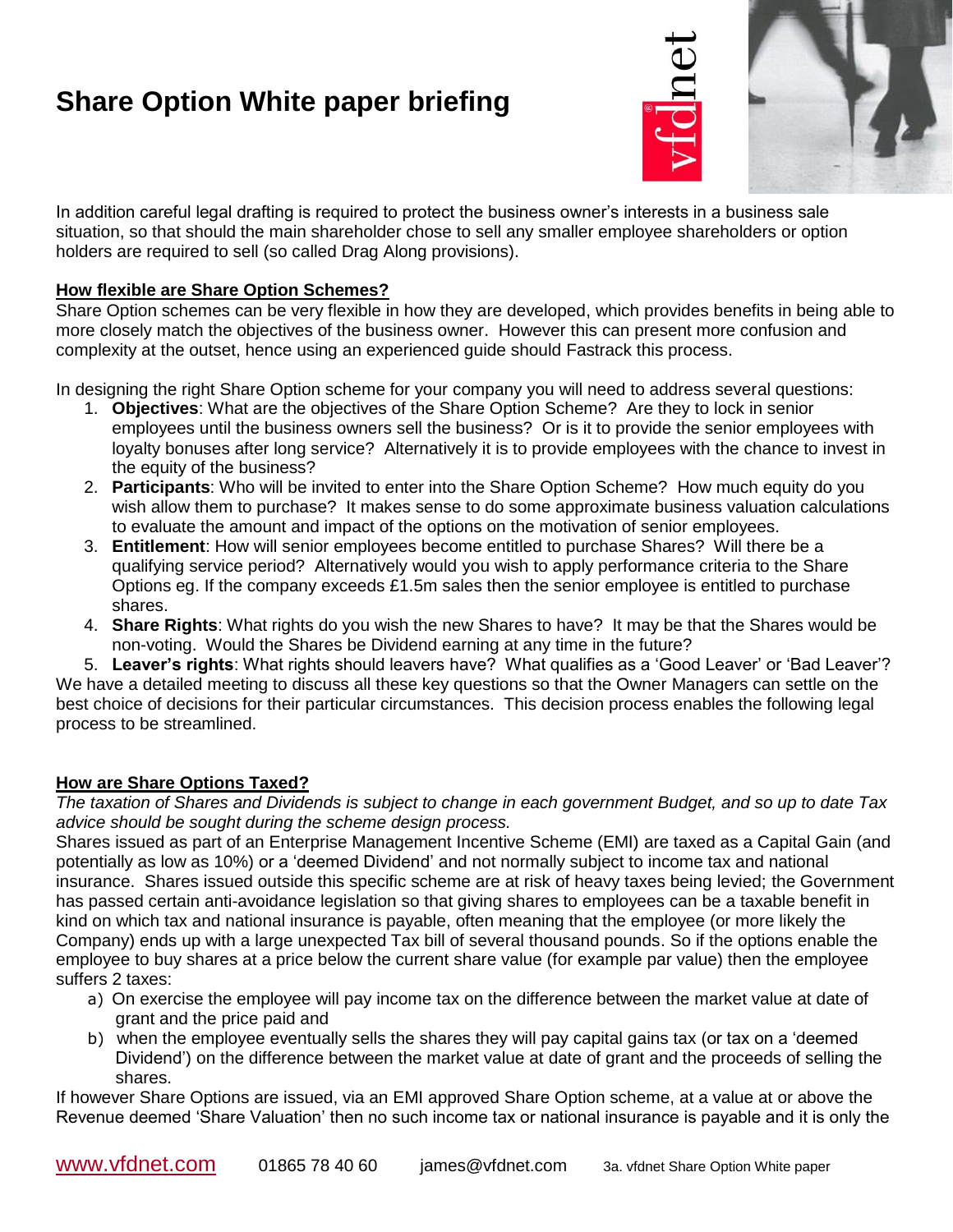

increase in Value of Shares which is taxed as a Capital Gain (or Deemed Dividend). This means that the increase in Share Value is taxed at either:

- Capital Gains tax rates (currently 0% up to £11,100 Capital Gain, thereafter 18% or 28% for higher rate taxpayers) – when Shares have been held for 5 years or more NB. As from April 2013 EMI Shares sold on a business sale are be able to be taxed under the Lifetime Entrepreneurs Relief scheme at 10%.
- Deemed Dividend rate (currently 30%) when Shares are held for less than 5 years.

#### **The Tax Advantage of EMI Share Option Schemes**

The Government have made allowance for a scheme called an Enterprise Management Incentive (EMI) Scheme which is tax effective. Under this scheme there is no income tax or NIC payable on qualifying share options either on the date they are given to the employee or on the date they are exercised.

The scheme enables the value of the shares to be agreed with the Revenue in advance of granting each option. If the options enable the employee to buy shares at no less than the current share value then when the employee eventually sells the shares they will only pay capital gains tax on the difference between the amount paid and the proceeds of selling the shares.

For an EMI Share Option Scheme to be set up, certain qualifying criteria need to be met:

- The Company must be a 'Qualifying Company'
- The Employee must be a 'Qualifying Employee'

Again our detailed planning meeting will identify whether the company can set up a scheme and which employees can qualify.

The value agreed with HM Revenue and Customs is discounted from the full value because employee shareholders typically have very few shares so no effective power and because of the difficulty of selling shares in unquoted trading companies. (This is called minority interest discount).

Decide what value you place on the company and its shares now. Valuing shares, especially small minority shareholdings in a private company, is a very subjective business. With the right advisers this can give you plenty of latitude to achieve your goals.

It is not strictly necessary to agree a share price for the EMI options with HM Revenue & Customs. However, it is a very good idea to do so. That way you know that you are within the relevant limits (£250,000 value of shares at grant per employee and £3million in total for all option holders). Also if you want to grant options at below market value (which you can do) the amount of income tax to be paid on exercise of the option is known.

This is useful information for your employees and it can also be very important for you to know. This is because if the shares are what HMRC call "readily convertible assets" at the time the shares are acquired (e.g. because the company is to be sold), then the Company may have to pay PAYE.

So if you grant options at less than market value and they are exercised at the point the company is sold, PAYE will need to be paid on that undervalue.